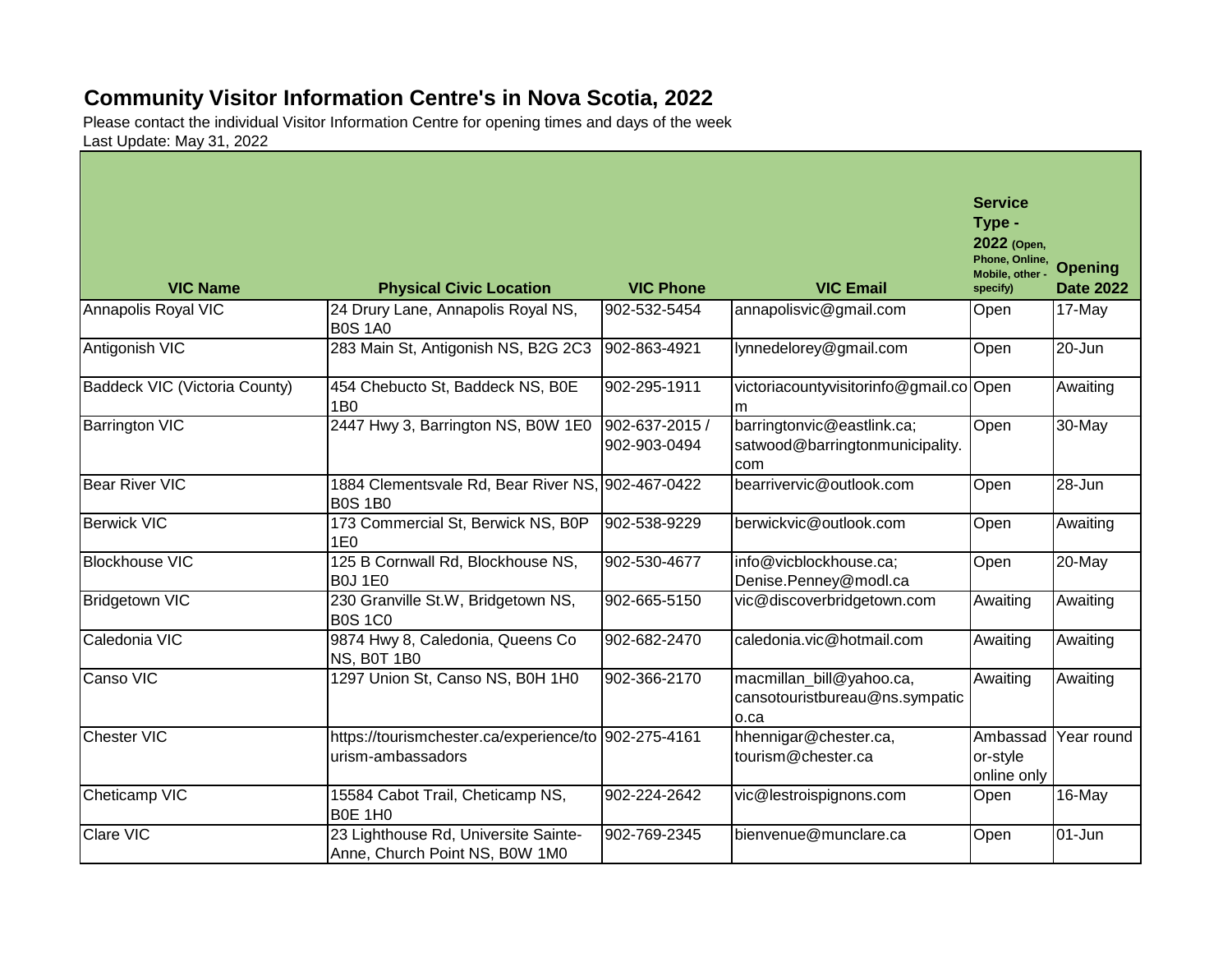| <b>VIC Name</b>                                                                    | <b>Physical Civic Location</b>                                | <b>VIC Phone</b>                  | <b>VIC Email</b>                                 | <b>Service</b><br>Type -<br>2022 (Open,<br>Phone, Online,<br>Mobile, other -<br>specify) | <b>Opening</b><br><b>Date 2022</b> |
|------------------------------------------------------------------------------------|---------------------------------------------------------------|-----------------------------------|--------------------------------------------------|------------------------------------------------------------------------------------------|------------------------------------|
| Digby VIC                                                                          | 110 Montague Row, Digby NS, B0V<br><b>1A0</b>                 | 902-245-5714 / 1-<br>888-463-4429 | tourism@digby.ca                                 | Open                                                                                     | 20-May                             |
| Economy - Cliffs of Fundy<br>Welcome Centre/Cobequid<br><b>Interpretive Centre</b> | 3246 Nova Scotia Trunk 2, Economy<br>NS, BOM 1J0              | 902-647-2600                      | wccda@ns.sympatico.ca                            | Open                                                                                     | $20 - Jun$                         |
| Guysborough VIC                                                                    | 106 Church St. Guysborough, NS B0H 902-533-4008<br><b>1N0</b> |                                   | guysborough.historical@ns.symp<br>atico.ca       | Open                                                                                     | 30-May                             |
| Inverness VIC                                                                      | 15756 Central Avenue/Route 19,<br>Inverness NS, B0E 1N0       | 902-258-3740                      | invernessvisitorcentre@gmail.co<br>m             | Open                                                                                     | $01 - Jun$                         |
| Kentville VIC                                                                      | 125 Park St, Kentville NS, B4N 1M5                            | 902-679-2536                      | vic@kentville.ca                                 | Open                                                                                     | 18-May                             |
| Kingston / Greenwood VIC                                                           | Closed Indefinitely                                           |                                   |                                                  |                                                                                          | Closed<br>Indefinitely             |
| Liverpool VIC                                                                      | 32 Henry Hensey Dr, Liverpool NS,<br><b>B0T 1K0</b>           | 902-354-5421                      | liverpoolvic@gmail.com                           | Open                                                                                     | 24-May                             |
| <b>Lockeport VIC</b>                                                               | 157 Locke St, Lockeport NS, B0T 1L0                           | 902-656-3123                      | beachcentre@ns.aliantzinc.ca                     | Open                                                                                     | 20-May                             |
| Louisbourg VIC                                                                     | 7336 Main St, Louisbourg NS, B1C<br>1P <sub>5</sub>           | 902-733-4636                      | chris.bellemore@canada.ca;<br>info@louisbourg.ca | Open                                                                                     | Awaiting                           |
| Lunenburg VIC                                                                      | 11 Blockhouse Hill Rd, Lunenburg NS,<br><b>B0J 2C0</b>        | 902-634-8100 /<br>902-634-3656    | visitorinfo@lunenburgns.com                      | Open                                                                                     | 13-May                             |
| Mahone Bay VIC                                                                     | 165 Edgewater St, Mahone Bay NS,<br><b>B0J 2E0</b>            | 902-624-6151                      | vic@mahonebay.com                                | Open                                                                                     | 01-Jun                             |
| Margaree VIC                                                                       | 7972 Cabot Trail Road, Margaree<br>Forks NS, B0E 3H0          | 902-248-2356                      | margareevic18@gmail.com                          | Open                                                                                     | Mid June                           |
| Middleton VIC                                                                      | 21 School St, Middleton, NS B0S 1P0                           | 902-825-4100                      | recoffice@town.middleton.ns.ca                   | Open                                                                                     | 01-Jun                             |
| Mulgrave Heritage Centre                                                           | 54 Loggie St, Mulgrave NS, B0E 2G0                            | 902-747-2788                      |                                                  | Open                                                                                     | 30-May                             |
| Musquodoboit Harbour VIC                                                           | 7895 Hwy 7, Musquodoboit Harbour,<br><b>NS B0J 2L0</b>        | 902-889-2689                      | jhverlinden@gmail.com                            | Open                                                                                     | $01 -$ Jul<br>(closed<br>Mondays)  |
| North Sydney VIC                                                                   | 309 Commercial St North Sydney NS<br><b>B2A3M3</b>            |                                   |                                                  | Open                                                                                     | 06-Jun                             |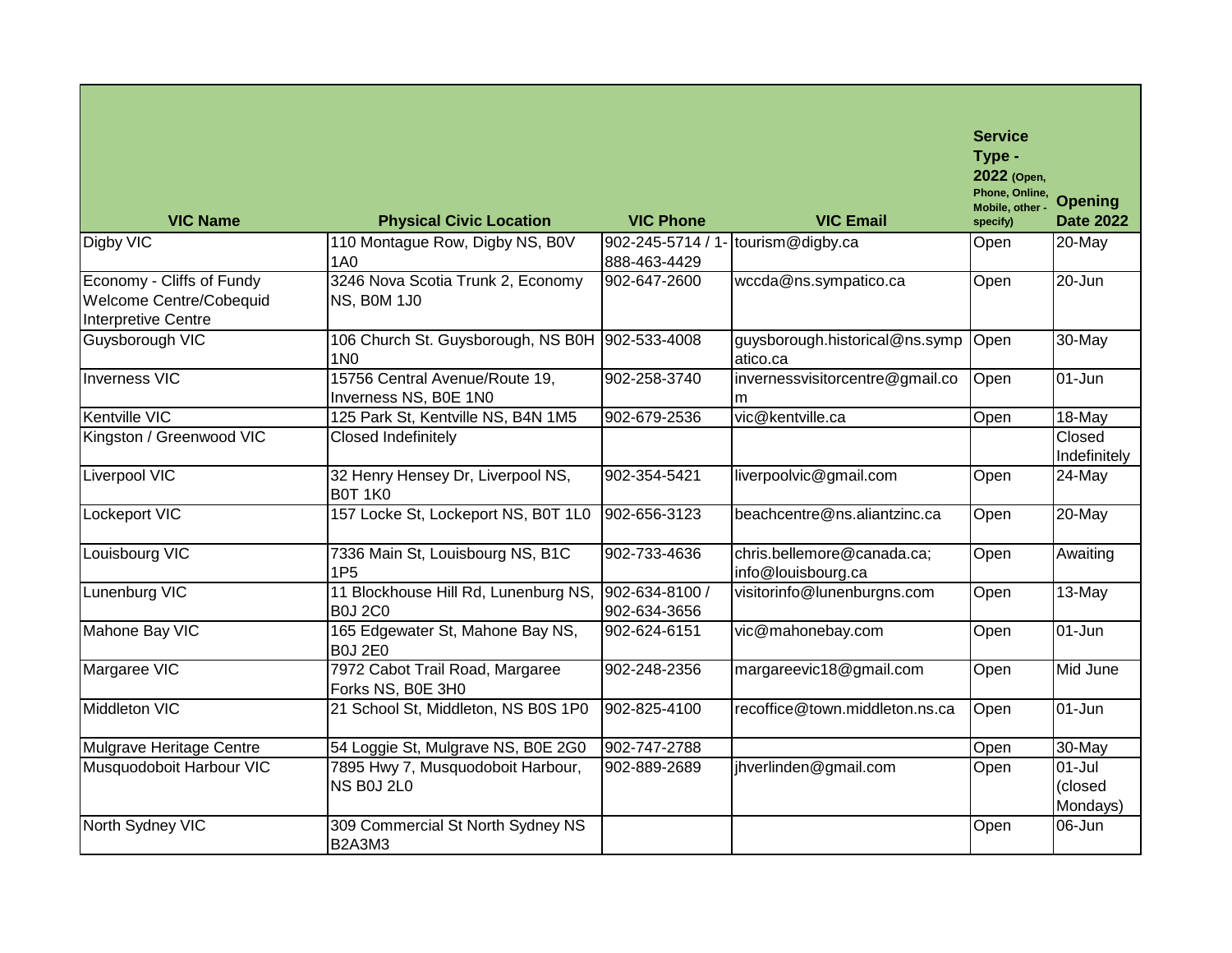| <b>VIC Name</b>                                            | <b>Physical Civic Location</b>                                                                      | <b>VIC Phone</b> | <b>VIC Email</b>                       | <b>Service</b><br>Type -<br>2022 (Open,<br>Phone, Online,<br>Mobile, other -<br>specify) | <b>Opening</b><br><b>Date 2022</b> |
|------------------------------------------------------------|-----------------------------------------------------------------------------------------------------|------------------|----------------------------------------|------------------------------------------------------------------------------------------|------------------------------------|
| Northumberland Shore - Virtual<br><b>VIC</b>               | coastalnovascotia.ca Servicing<br>Northumberland Shore (River John /<br><b>Brule to Aulds Cove)</b> | 902-396-8408     | cindy@coastalnovascotia.ca             | Open                                                                                     | Year round                         |
| Oxford VIC                                                 | 105 Lower Water St, Oxford NS, B0M<br>1P <sub>0</sub>                                               | 902-447-2908     | recleisure@town.oxford.ns.ca           | Awaiting                                                                                 | Awaiting                           |
| Parrsboro - Fundy Geological<br>Museum                     | 162 Two Islands Rd, Parrsboro NS,<br><b>B0M 1S0</b>                                                 | 902-254-3814     | sandra.tanner@novascotia.ca            | Open                                                                                     | Year round                         |
| Pugwash VIC                                                | 124 Water St, Pugwash NS, B0K 1L0                                                                   | 902-246-2498     | vic@pugwashvillage.com                 | Open                                                                                     | 02-May                             |
| <b>Sheet Harbour VIC</b>                                   | 22404 Hwy 7, Sheet Harbour NS, B0J<br>3B0                                                           | 902-885-2092     | mrtilden@hotmail.com                   | Open                                                                                     | 28-Jun                             |
| Shelburne VIC                                              | 43 Dock St, Shelburne NS, B0T 1W0                                                                   | 902-875-4547     | VIC@shelburnens.ca                     | Open                                                                                     | End of<br>June                     |
| Sherbrooke VIC                                             | 42 Main St, Sherbrooke NS, B0J 3C0                                                                  | 1-888-743-7845   | lisa.myers@novascotia.ca               | Open                                                                                     | 16-Jun                             |
| South Maitland - Fundy Tidal<br><b>Interpretive Centre</b> | 9865 Hwy 236, South Maitland NS,<br><b>B0N 2H0</b>                                                  | 902-261-2250     | fundytidal@easthants.ca                | Open                                                                                     | 21-May                             |
| Springhill VIC                                             | 36 Main St, Springhill NS, B0M 1X0                                                                  | 902-597-8614     | amcentre@eastlink.ca                   | Open                                                                                     | 20-May                             |
| St. Peters VIC                                             | 10259 Grenville St, St. Peter's NS,<br><b>BOE 3BO</b>                                               | 902-535-2185     | annmarieyorke@hotmail.com              | Open                                                                                     | Awaiting                           |
| Stellarton - Museum of Industry                            | 147 North Foord St, Stellarton NS, B0K 902-396-8408<br><b>1S0</b>                                   |                  | cindy@coastalnovascotia.ca             | Open                                                                                     | 13-Jun                             |
| Stewiacke VIC                                              | 87 Main Street W., Stewiacke NS, B0N 902-639-1248<br>2J <sub>0</sub>                                |                  | visitorinfocentre@mastodonridge.<br>ca | lOpen                                                                                    | 25-Jun                             |
| Sydney Port VIC                                            | 74 Esplanade, Sydney NS, B1P 1A1                                                                    | 902-539-9876     | sydneyvic@dcba.ca                      | Open                                                                                     | $06$ -Jun                          |
| Tatamagouche - Fraser Cultural<br>Centre                   | 362 Main Street, Tatamagouche NS,<br><b>B0K 1L0</b>                                                 | 902-657-3285     | info@thefraser.org                     | Open                                                                                     | 27-May                             |
| <b>Tiverton VIC</b>                                        | Woodrow Outhouse Centre, 3083 Hwy 902-308-1331<br>217, Tiverton NS, B0V 1G0                         |                  | tivertonvic@hotmail.com                | Open                                                                                     | Mid June                           |
| Truro - Fundy Discovery Site VIC                           | 103 Tidal Bore Rd, Lower Truro NS,<br><b>B6L 1T9</b>                                                | 902-897-6255     | kfisher@colchester.ca                  | Open                                                                                     | 09-May                             |